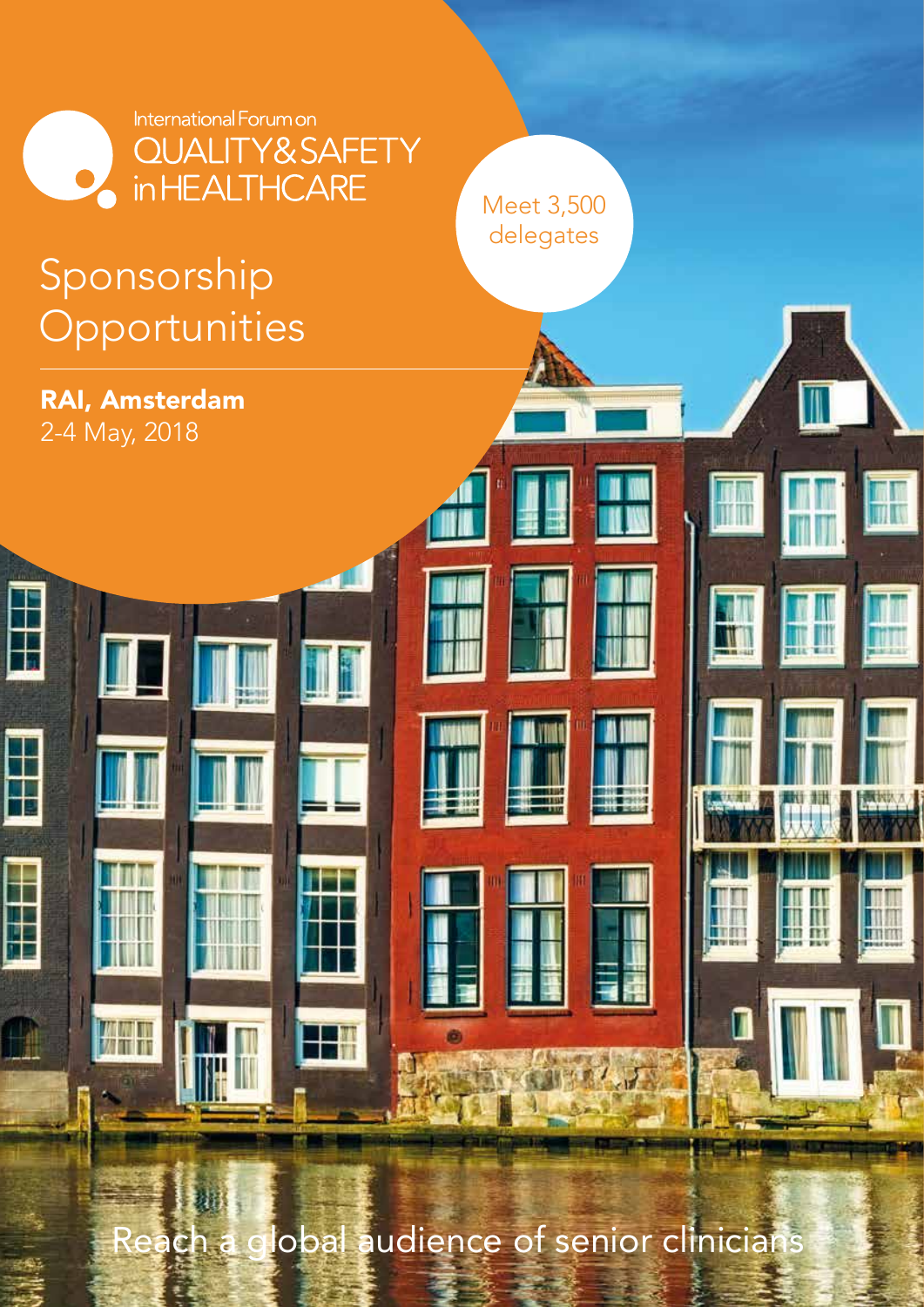Join over 3,500 attendees from around 70 countries who strive to make patient care better. We aim to improve outcomes for patients and communities, provide practical solutions that can be implemented within the workplace, foster effective innovation and connect healthcare leaders and practitioners around the world.

This two day event will be developed in close partnership with regional hospital groups and will bring together both local and global healthcare leaders to highlight healthcare initiatives.

Head of Q&S Co-ordination NFU: Federation of University Medical **Centers** 

Reach these decision makers via this premier event where an inspirational programme is created to engage, energise and evolve healthcare. Our co-chairs, together with our local advisory committee, will create a programme that is relevant, engaging and timely for delegates.

### Join us.

### Advisory Committee

Our local advisory committee ensure that the programme is relevant, engaging and timely.

### Nico van Weert

Kim Vereijken Policy Advisor Healthcare Quality STZ

### Carla Veldkamp

Head Q&S Canisius Wilhelmina Hospital, Santeon

Marjon Kallewaard Head of Quality, FMS

# Hannie Treffers

Director Programme Management, Vilans

Hannah Dijkhuisprogram program coordinator "Healthcare Quality" Zon Mw

### Arnold van Halteren

Head of Healthcare, Zorginstituut Nederland: National Health Care Institute

Jan Vesseur Patient Representative



Ian Leistikow Senior Inspector, Dutch Healthcare Inspectorate



Pauline Meurs Scientific Director, Erasmus Centre for Health



Management



Goran Henriks Chief Executive of Learning & Innovation, Jonkoping County Council, Sweden

The International Forum on Quality and Safety in Healthcare will showcase the very best of healthcare improvement from across the world and reflect on the solutions for the challenges we face.



"BMJ is a credible, respected enterprise. We have been pleased with their willingness to work with us to find the right solutions."

Greg McCullough, Senior Program Director, Medtronic

### Region Update

- Well-developed healthcare system.
- Despite government cost-cutting measures, healthcare expenditure continues to increase
- Relatively high degree of cooperation between the government and the industry.
- Considerable experience of local firms in the field of medical device manufacturing.
- A well-developed R&D environment.
- The creation of a new regulatory agency to streamline administrative processes and thus improve the overall operating environment.
- As the population of the Netherlands ages, private healthcare firms stand to benefit from rising healthcare expenditure.
- Possibility of more friction in the health insurance system as premiums come under pressure from an ageing population.

BMI Netherlands Pharmaceuticals and Healthcare Report Q1 2017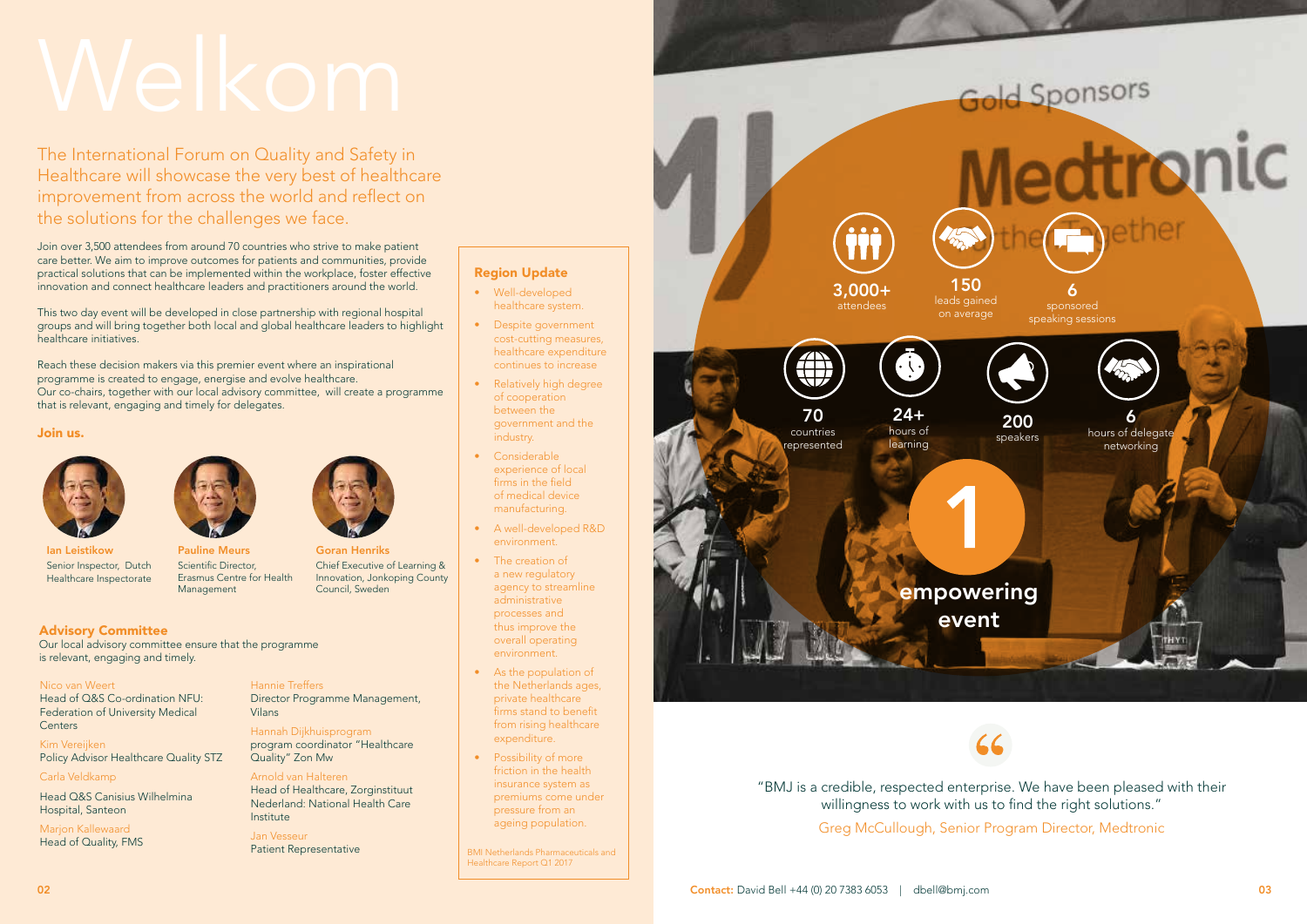

- The programme is structured with five streams **Academic Academic** which capture the essence and key priorities of today's quality improvement movement.
- Building Capability and Leadership
- Person and Family Centred Care
- Quality, Cost, Value
- Population and Public Health
- Safety



 $\overline{3}$ Showcase your innovations

UK **Netherlands** Denmark Sweden Norway Australia

### Top countries attending

# Who should sponsor/exhibit?

- Accreditation
- Legal Services
- Healthcare Providers/Transformation
- Healthcare Software
- Management Consultancy
- Medicine Management
- Patient Safety
- Risk Management
- Technology & Innovation
- Training and education

### Streams **Profile of attendees**

### 5 reasons to join us

1 Connect with key decision makers

2 Reach professionals with purchasing power and influence

4 Build lasting partnerships within senior healthcare professionals

### 5

Learn about needs within healthcare and how your organisation can address them

# Quick facts

"If sponsors are looking for an event that focuses on practice improvement on an international level, then this is a great event. We've had a lot of genuine engagement and interest from delegates and the Forum has proven to be a great platform to network with this audience."

### Navdeep Sidhu, The Health Foundation

04 Data taken from Hong Kong 2015 and Singapore 2016 registration data **O5 Contact:** David Bell +44 (0) 20 7383 6053 domin.com **05 Contact:** David Bell +44 (0) 20 7383 6053 domin.com **05** 

- 
- 

All delegates share a passion for improving quality and safety in healthcare.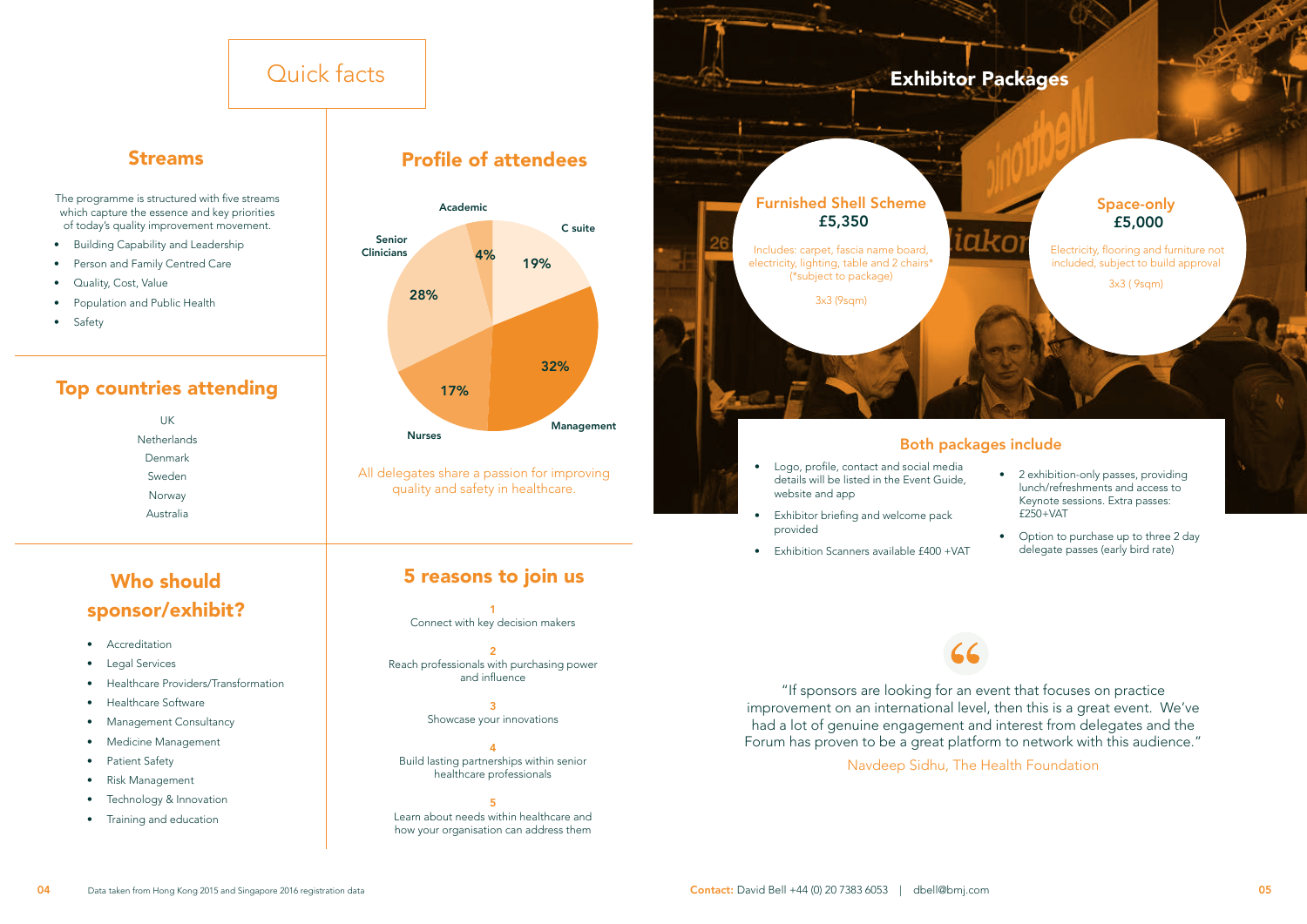**KXXXXXX** 

### Enhance your package Additional services for purchase

### Exclusive App sponsorship £15,000

Full brand visibility throughout user experience. Ability to set up 1-2-1 meetings pre-event (up to 20 connections). 70% of attendees interact with the app which includes programme information, what's on, session choices and venue help.

### Interactive Theatre £15,000

This 3m x 9m space set up with theatre style seating for up to 30 attendees, ideal for visual demonstrations. Low walls provide option for branding. Session featured on the main programme to allow pre-event sign up for your presentation.

### Poster category £10,000

Align your brand with themed content streams. Sponsor to choose a winning poster, meet the team who created the poster and present a small prize. Brand visibility on overhead signage and a mention within the event guide. One announcement via the app to promote prize giving.

### Advert in the Event guide Full Page £3700 Half page £2,000

Distributed to all attendees

### Seat drops - £1,500

Literature placed on seats within requested session (sponsor to provide collateral).

### Exclusive Registration £12,000

Align your brand with themed content streams. Sponsor to choose a winning poster, meet the team who created the poster and present a small prize. Brand visibility on overhead signage and a mention within the event guide. One announcement via the app to promote prize giving.

**Session** sted in main programme

### Sponsor and Exhibitor Packages Sponsor and Exhibitor Packages

|                                                                                       | <b>Gold Sponsor</b><br>£80,000 | <b>Silver Sponsor</b><br>£40,000                                 |  | <b>Breakfast /</b><br><b>Lunch session</b><br>£16,500 |  | <b>Exhibitor</b><br>from £5,000 |  |
|---------------------------------------------------------------------------------------|--------------------------------|------------------------------------------------------------------|--|-------------------------------------------------------|--|---------------------------------|--|
| <b>Full brand visibility</b><br>(main entrance to event and main stage)               |                                | Session room                                                     |  | Session room                                          |  | During event                    |  |
| Address audience within programme session in<br>the steam of your choice*             | 1x session                     | 1 x fringe event                                                 |  | 4 x catered<br>session's available                    |  |                                 |  |
| Host your own breakfast or lunch session<br>(fully catered)                           |                                |                                                                  |  |                                                       |  |                                 |  |
| Marketing and logistical support Includes<br>updates on session / audience registered |                                |                                                                  |  |                                                       |  |                                 |  |
| Signage on streamed stage                                                             |                                |                                                                  |  |                                                       |  |                                 |  |
| Announcement during opening session                                                   |                                |                                                                  |  |                                                       |  |                                 |  |
| Speaker Pass Includes speaker guidance webinar,<br>bio and photo profile on website   | x <sub>2</sub>                 | x <sub>1</sub>                                                   |  | $\times$ 1                                            |  |                                 |  |
| Double page spread advertisement within<br>event guide distributed to all attendees   |                                | Full page advertisement £3,700<br>Half page advertisement £2,000 |  |                                                       |  |                                 |  |
| <b>Exhibition stand -</b><br>Furnished shell**                                        | 6x3                            | 3x3                                                              |  | 3x3 from £5,350                                       |  | 3x3 from £5,350                 |  |
| <b>Exhibition stand</b><br>Space only                                                 |                                |                                                                  |  | 3x3 from £5,000                                       |  | 3x3 from £5,000                 |  |
| <b>Exhibition only pass</b>                                                           | x4                             | x2                                                               |  | x <sub>2</sub>                                        |  | x <sub>2</sub>                  |  |
| Full branding on website and event guide<br>cover with full description listed        |                                |                                                                  |  |                                                       |  |                                 |  |
| Full data provided with scanned session                                               |                                |                                                                  |  |                                                       |  | £450                            |  |

Gold £80,000

The Headline Sponsor

Breakfast / lunch session £16,500

**XXXXXX** 

慶

Design and host your speaker session. 2 x breakfast sessions 2 x lunchtime sessions available

# Bespoke Solutions

### Networking Lounge £12,000 (up to 3 co-sponsors)



This lounge area provides an opportunity for co-branding on low panelled walls surrounding this exclusive space designed to provide attendees with space for group engagement or 1-2-1 sessions.

### Thought Leadership

Influence and inspire your target market by aligning your brand with content produced by our healthcare experts on industry hot topics.

- Roundtables
- White paper creation
- Presentation sessions

Price on application

\*subject to editorial guidelines, available on request and approval by Forum Programme Committee

### NEW

### NEW